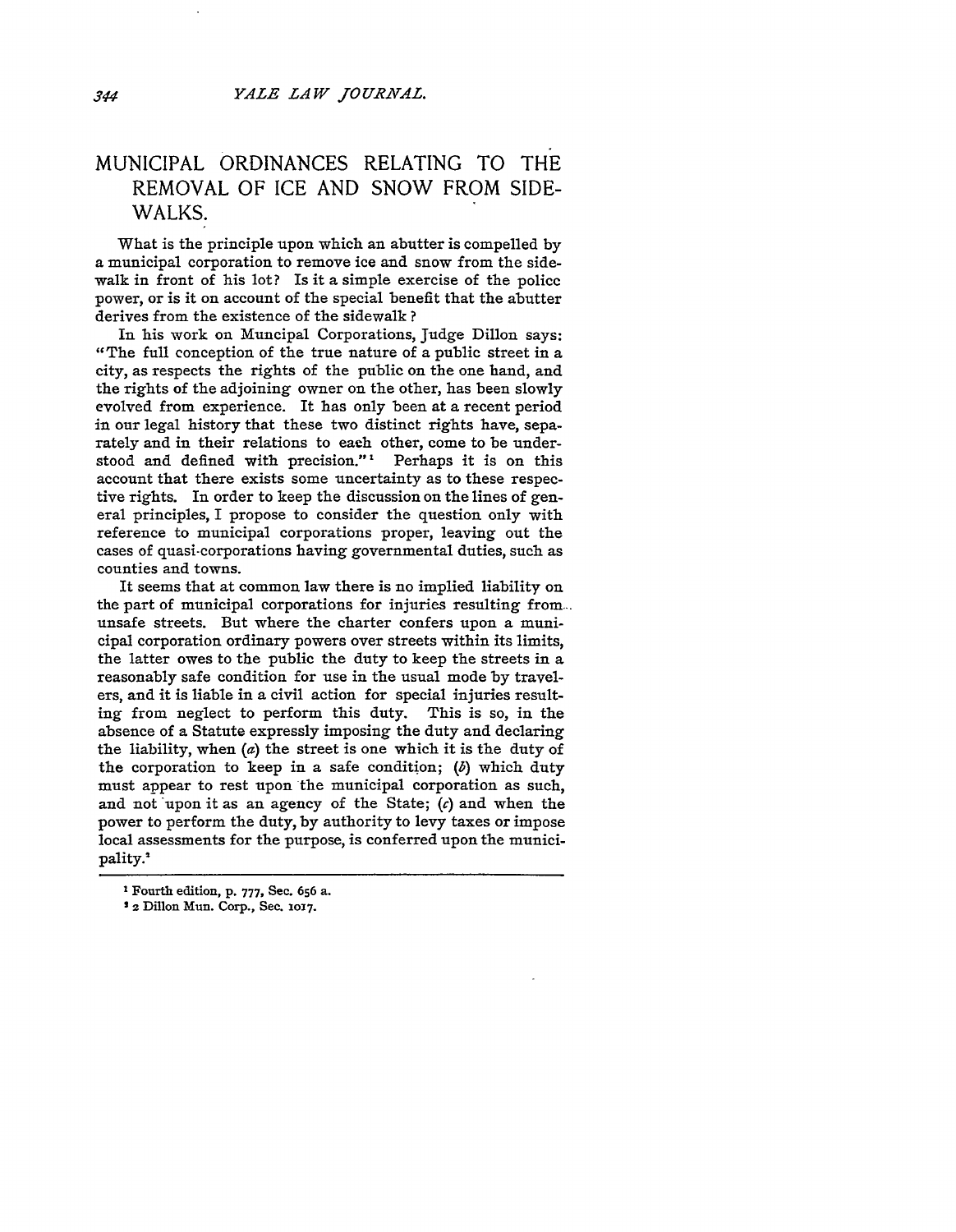It is of the essence of the street, says Judge Dillon,' that it is public, and hence under the paramount control of the Legislature as the representative of the public. The authority of municipalities over streets they derive from the Legislature, from charter or Statute. The fundamental idea of a street is not only that it is public, but public for all purposes of free and unobstructed passage, which is its chief and primary, but **by** no means sole, use.

We may say, therefore, that the primary object for which the legislative control is delegated to municipal corporations to care for, supervise, and control streets, is to preserve for the public free passage, and all the powers granted to local authorities must be exercised with this primary object in view. To effect this, the corporate authority may control the laying of gas, water, and sewer pipes under the street; the placing of telegraph and telephone poles, and the laying of railroad tracks on the surface; may regulate the traffic on the streets **by** making ordinances respecting wagons, carts, drays, etc.; and may improve and grade the streets themselves.

The streets are for the use of all, and free to all, and it is for the interests of all that the foregoing powers of control are delegated to municipal corporations. But there is one class of the public which, in addition to the interest it has in the streets in common with the rest of the community, has a special interest therein. This class is composed of the owners of property abutting on the street, whom I designate, for convenience, as abutters. Whether the fee of- the street be in the public or in the abutter himself subject to the public easement, the abutter has rights peculiar to himself, such as rights of access, light, and air, which must be protected. Judge Dillon sums up these rights as follows: Whether the fee of the street be in the abutter subject to the rights of the public, or whether it be in the public in trust for street uses proper, the abutter is entitled to the benefit of the street for all uses except street uses proper, subject to legislative and municipal regulations. Such rights are property or property rights in the abutter which can only be taken away by the Legislature on the condition of making compensation. If the abutter owns the fee, his rights may be said to be legal in their nature. If he does not own the fee, these rights are in the nature of equitable easements in fee.'

From this short review of the subject, it is fair to conclude that the position of an abutter with respect to the street to-

**<sup>3</sup>** Sec. **683.**

<sup>4</sup> Sec. **723 c.**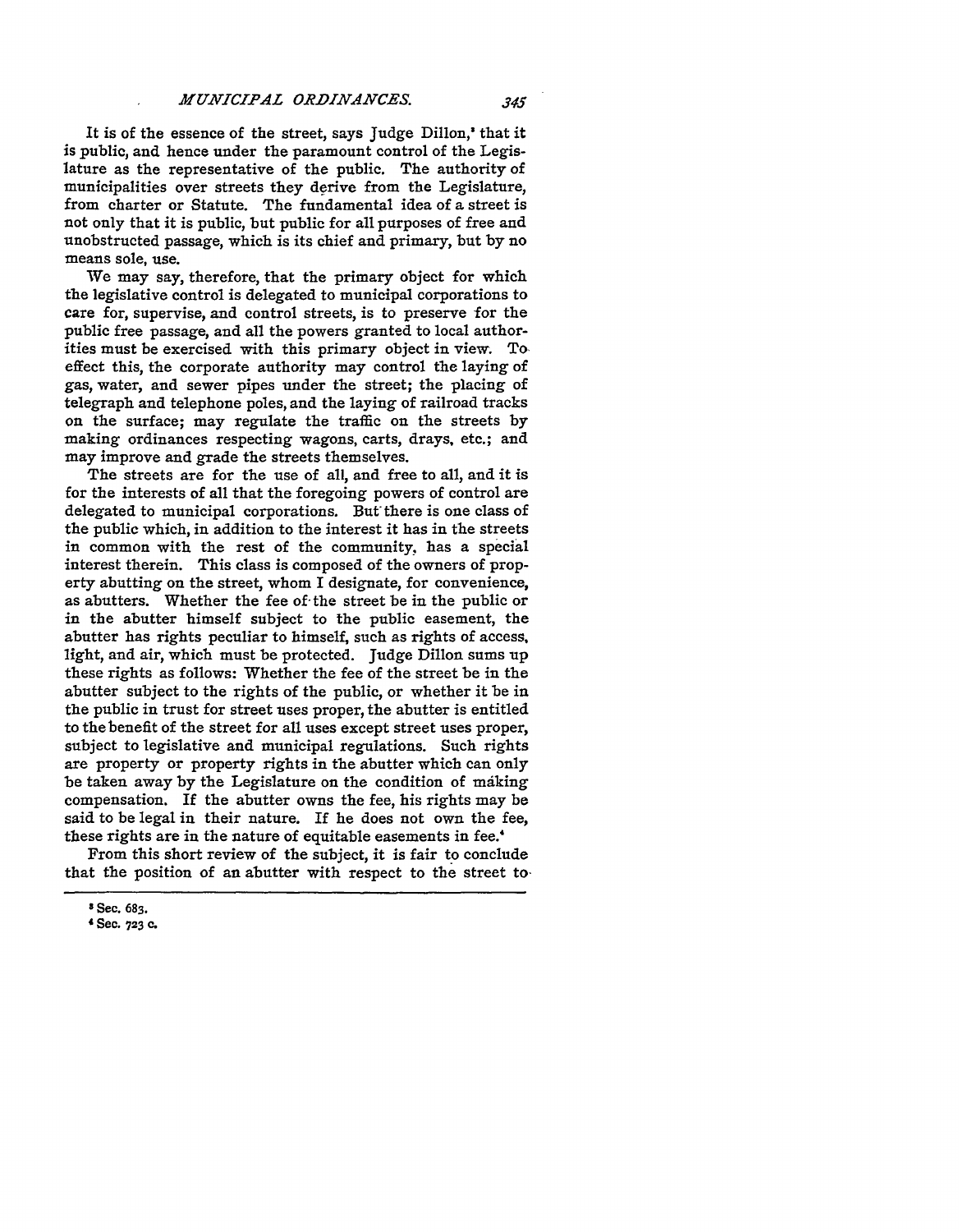which his lot is adjacent is the same as that of the general public, with the exception that he has certain property rights appertaining to him in respect to his abutting realty, and he is, for the same reason, subject to certain liabilities regarding the streets.

These liabilities seem to me to fall into two classes, viz., (a) those which attach in consequence of some special benefit accruing to him through the position of his property on the street, when some substantial improvement is carried out on the street; and **(b)** those which attach, on the maxim *sic utere tuo ut alienum non lædas*, when, by his wrongful act or omission with respect to his abutting property, some special injury results to others.

The first class, which does not require extended discussion here, includes special assessments made upon abutting owners to meet the cost of street improvements. It is sufficient to say that these assessments must not exceed substantially the value of the special benefit accruing, any further burden being a taking of private property without compensation, *i. e.,* due process of law.'

The second class includes any nuisance, such as permanent obstruction of the public highway, or any act or omission rendering the highway unsafe or inconvenient for public use.

It is conceived that these two classes comprise all the liabilities of abutters that are peculiar to them as such, and that in all other respects the abutter stands, in his relation to the public streets, in the same position as the rest of the community. For the general management and care of the streets he is no more responsible than are other citizens. His duties are limited to paying for special benefits and abstaining from wrongful use of his property.

This brings me to the subject of this paper. Upon what principle may a municipal corporation, endowed **by** its charter with the care, regulation, and control of the streets within its jurisdiction, compel, by ordinance, abutting owners to remove ice and snow from the sidewalks adjacent to their lots?

The purpose of such an ordinance is, of course, to effect the removal of inconvenient and sometimes dangerous obstructions as speedily as possible. But why should this public duty be imposed upon abutters?

**.** The question was raised in Massachusetts many years ago, and the validity of the ordinance was upheld **by** the Supreme Court of that State in an opinion by Shaw, C. J.6

346

<sup>5</sup>Norwood v. Baker, S. C. Rep. Oct., 1898. <sup>6</sup>

Goddard, Petitioner, 16 Pick. 5o4; **28** Am., Dec. **259.**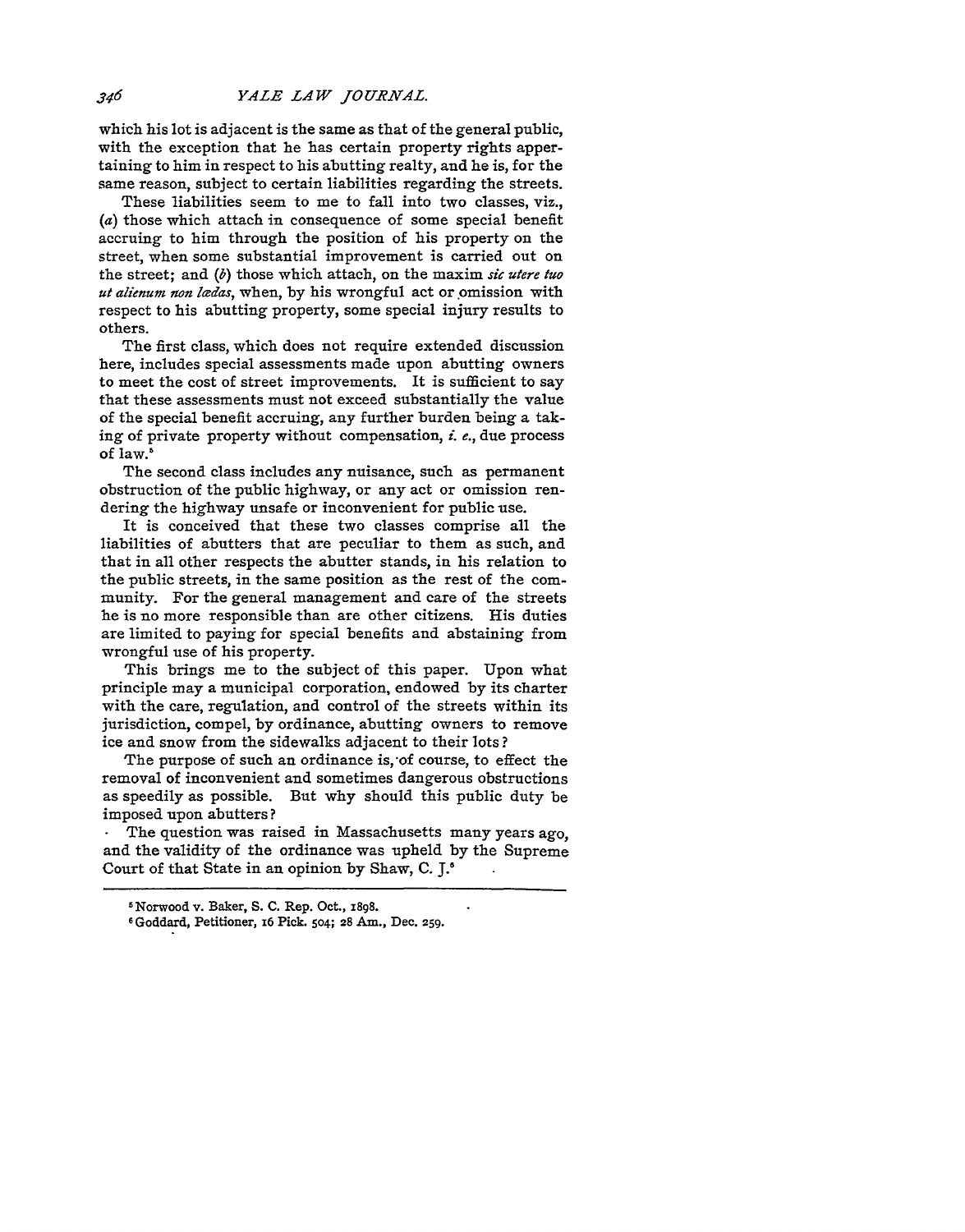## .M *UNICIPAL ORDINANCES.*

Passing over some technical points of no importance here, the chief objection raised to the ordinance was that it imposed a tax or duty upon the citizens which was unconstitutional because it was partial and unequal, and in contravention of that fundamental maxim of our social system that all burdens and taxes laid on the people for the public good shall be equal.

The Chief Justice disposes of this objection as follows: The ordinance does not levy a tax, but rather imposes a duty upon a numerous class, a duty which falls equally upon every member of that class. It is a police regulation, highly salutary to the citizens of a populous and closely built city, and it is imposed upon the class in question because it can most conveniently and promptly perform it. The opinion continues: "Although the sidewalk is part of the public street and the public have an easement in it, yet the adjacent occupant is often the owner of the fee, and generally has some peculiar interest in it and benefit from it distinct from that which he enjoys in common with the rest of the community.  $* * *$  The answer to the objection of partiality and inequality is that the duty required is a duty upon the person in respect to the property which he holds, occupies and enjoys under the protection and benefit of the laws, that it operates upon each and all in their turns, as they become owners and occupiers of such estates, and it ceases to be required of them when they cease to be holders and occupiers. In this respect, it is like a land tax or house tax."

This opinion sustains the validity of the ordinance upon the ground that for the general good the police power may impose upon a certain class of citizens the burden of removing a public nuisance in which all classes of the community have an interest, and which the peculiar class selected had not in any way caused.

It is true that the court justifies the imposition partly on the ground of the special interest the abutter has **ih** gaining access to his house, cellar door, steps, etc. It would seem that an ordinance would hardly be necessary to induce the owners of houses to remove any inconvenience resulting to themselves of the nature described in the opinion. Moreover, although special benefit to a class may justify the imposition upon that class of special taxation, it is a novel reason for the application of the police power. If an ordinance of this nature is to be justified as an exercise of the police power, it must be on .account of the public good and not the private benefit.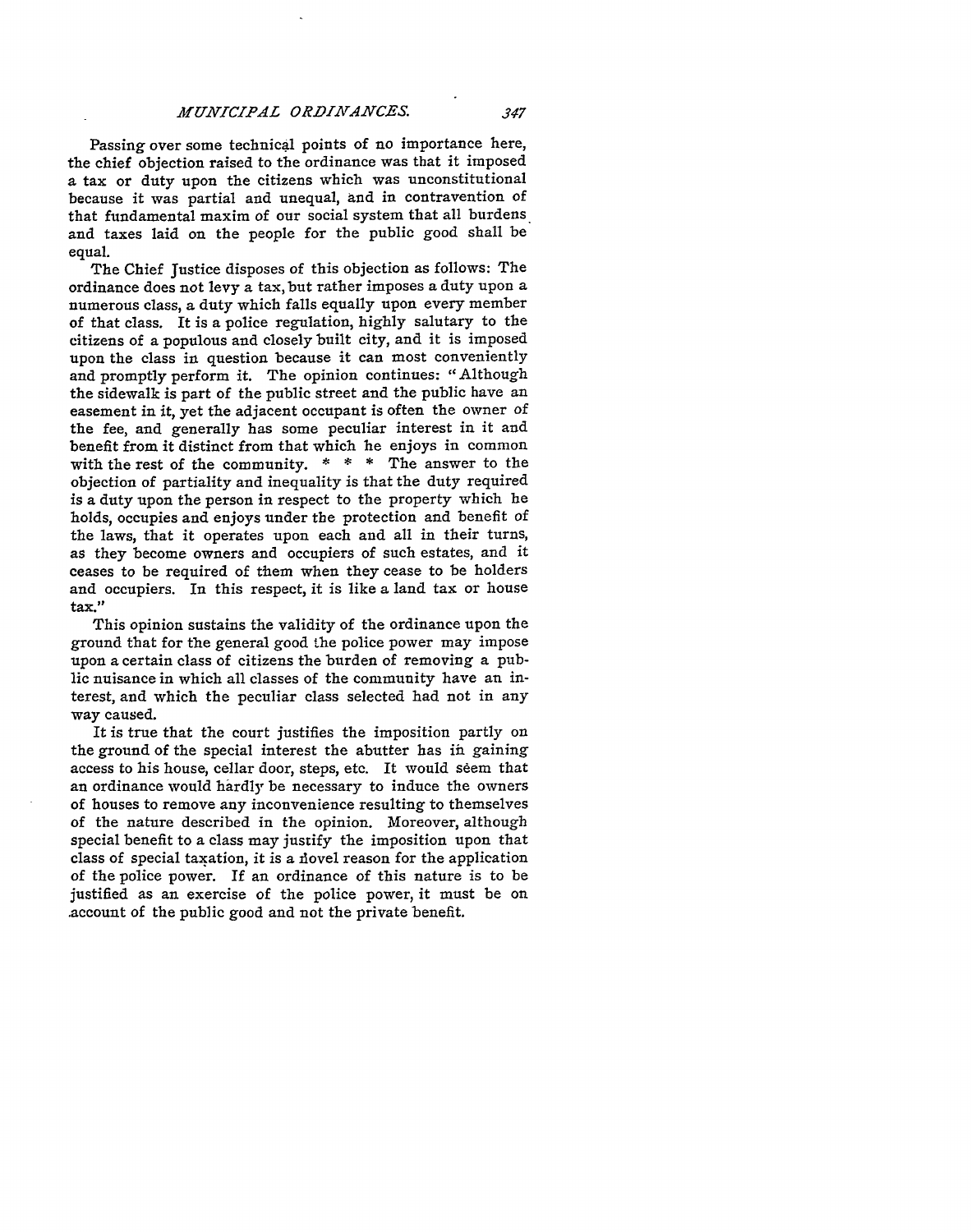In Illinois a different view is taken. The Supreme Court of that State' considers that the abutter has no other interest in the street in front of his property than any other citizen of the munieipality; and that the same is true of the sidewalk. **-** The sidewalk is as much under the control of the municipality as is the street itself. The owner of the adjacent lot is under no more obligation to keep the sidewalk free from obstructions than he is the street in front of his premises. "It will be conceded that the citizen is not bound to keep the street in front of his premises free from snow or anything else that might impede travel, then upon what principle can he be fined for not removing snow or other obstruction from the sidewalk in which he has no interest other than what he has in common with all other persons resident in the city? It is certainly not upon the principle under which assessments are made against the owner for building sidewalks in front of his property. The cases are not analogous. Such assessments are maintained on the ground that the sidewalk enhances the value of the property, and to the extent of the special benefit conferred they are held tobevalid. **\* \* \*** The sidewalk **\* \* \*** is as much a public highway free to the use of all as the street itself, and upon principle it follows the citizen cannot be laid under obligation under our laws to keep it free from obstructions in front of his property at his own expense, any more than the street itself, either **by** the exercise of the police power, or **by** fines and penalties imposed by ordinance, or by direct legislative action."

In a later case in the same State,<sup>8</sup> an attempt was made to induce the court to overrule the last mentioned decision, on the ground that the ordinance was a proper police regulation. But the attempt failed, the court saying: "Even the police power, comprehensive as it is, has some limitations. It cannot be held to sanction the taking of private property for public use without making just compensation therefor, however essential this might be for the time to the public health, safety, etc. And upon like principle, a purely public burden cannot be laid upon a private individual except as authorized in cases to exercise the right of eminent domain, or **by** virtue of proper proceedings to enforce special assessments or special taxation." The opinion then argues that ice and snow on a sidewalk may be declared a nuisance, but if so, it is a public nuisance, and one occasioned **by** natural causes and not **by** the action of the abut-

**<sup>&#</sup>x27;** Gridley v. City of Bloomington, 88 **Ill.** 554. **8City** of Chicago v. O'Brien, **III** Ill. **532.**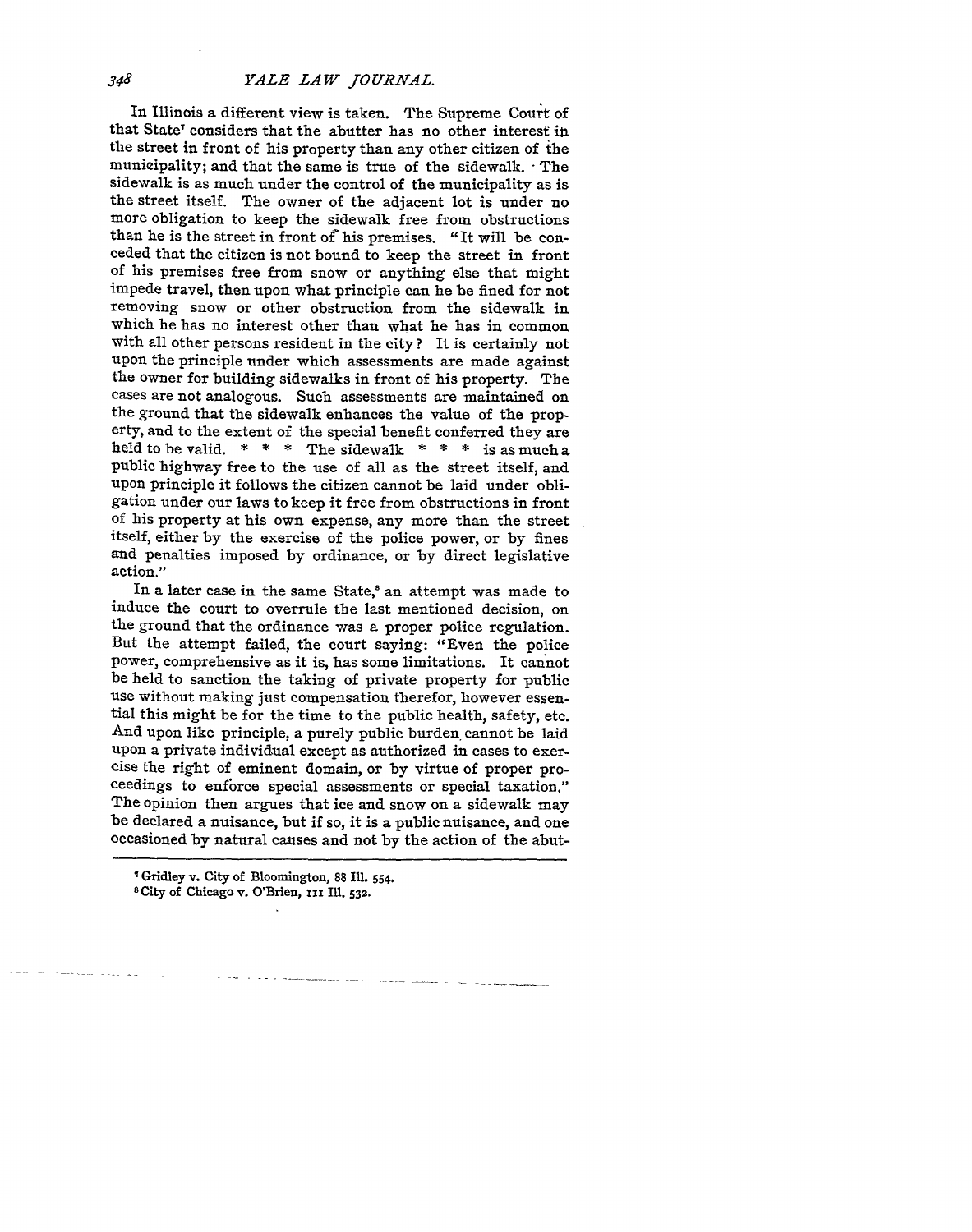ter. The latter may have no more actual control of the street than if his property were miles away; still he is held responsible for a result he could not control, and to the production of which he did not even theoretically contribute. The court concludes: "The gist of the whole argument is merely that it is convenient to hold him responsible. It is not perceived why it would not be equally convenient to hold him responsible for the entire police government of so much of the street." The views of courts as to the extent of the police power have changed in recent years. The last mentioned decision was rendered in **1884,** and it proceeds largely upon the assumption that the police power cannot be exercised in the laying of a public burden upon a private person without compensation to him. But in **x89o,** the Court of Appeal of New York had occasion' to consider the validity of a similar ordinance. In upholding it, the court says: "Muncipal corporations have exercised this (police) power, *eo nomine*, for time out of mind, by making regulations to preserve order, to promote freedom of communication, and to facilitate the transaction of business in crowded communities. Compensation has never been a condition of its exercise even when attended with inconvenience or pecuniary loss, as each member of a community is presumed to be benefited **by** that which promotes the general welfare."

It will be noticed that the court holds that compensation is not a necessary element in the exercise of the police power. And while this doctrine would seem to be correct in cases of nuisances within the control of the party placed under the burden, it savors of hard justice to make him bear the consequences of a state of things for which he is in no way responsible.

It is worthy of notice that the opinion in this New York case refers to Gridley v. City of Bloomington (supra) as follows: "The argument upon which the opinion in that case rests is that as the fee of the street was in the corporation and the sidewalk was a part of the, street, the lot owner had no more interest in the sidewalk in front of his premises than any other citizen of the municipality, because it was set apart for the exclusive use of persons traveling on foot, and was as much under the control of the municipal government as the street itself."

This seems to be a somewhat incorrect statement of the opinion in the Illinois case referred to. The exact words used

**I** Village of Carthage v. Frederick, **122** *N.* Y. **269.**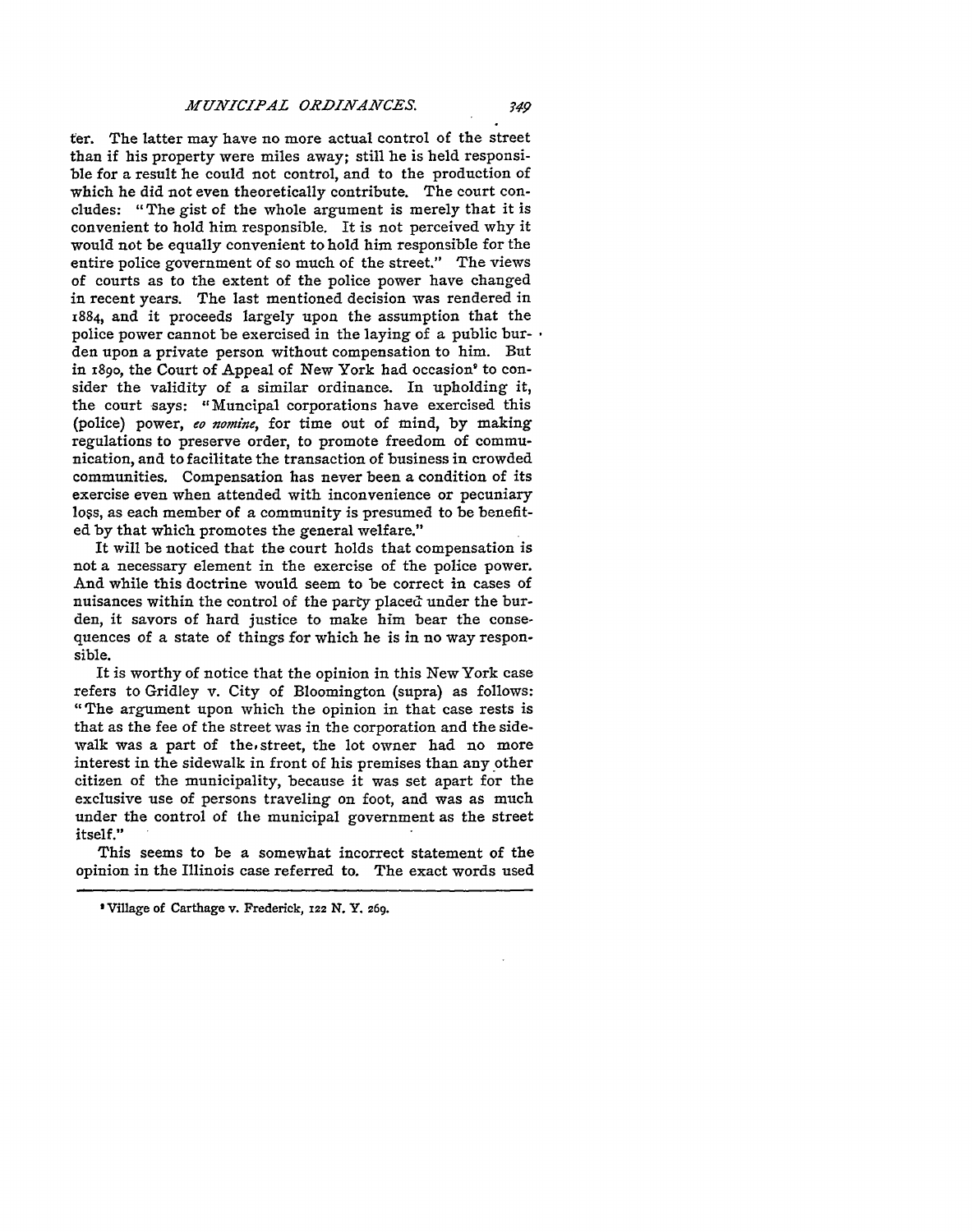were: "The, public had an easement over the street in front of the lot occupied and owned **by** defendant, and it makes no difference, so far as this decision is concerned, whether the fee of the street passed **by** the plat and dedication to the corporation, or whether it remained in the original proprietor." It cannot, therefore, be said that the opinion rests on the fact that the fee of **the** street was in the corporation.

I think it is clear that the only ground on which the ordinance in question can be supported is that of the police power. Is the police power properly available in this case? The principle on which it seems to be admitted in the case under consideration is that it is for the general convenience. No one who has studied the matter can fail to be struck with the great development of the ideas upon the extent of the police power in late years. **Up** to a generation ago the police power of the State, though theoretically extensive, was practically confined to the prevention of any acts or the punishment of any omississions of a private individual which would result in injury to the health, morals, or safety of the general public. This of course implies that the acts or omissions should be such as are under the control of the party. But it is universally recognized that the duty of keeping the streets in good condition rests upon the public authority, and even when the validity of the ordinance in question is sustained **by** the courts, it is held almost unanimously that the public authority is not thereby released from any liability for injury to a third party caused **by** a failure on the part of the abutter to obey the ordinance."

In City of Rochester v. Campbell, Ruger, **Ch.** J., in upholding this view, says: "Any other conclusion than that reached **by** us would, we think, be most unfortunate, as it would tend to relax the vigilance of municipal corporations in the performance of their duties in respect to the repair of streets and highways, and impose that duty upon those who might be utterly unable to discharge it. It would tend directly to demoralize the public service and lead to disorder, decay and impassibility of the public highways."

And in City of Hartford v. Talcott, Pardee, **J.,** says: "The individual owes no duty to the public in reference to the way except to remove therefrom all property of his own which obstructs it, and to refrain from doing or placing anything

<sup>1</sup> 0City of Rochester v. Campbell, **123** N. Y. 4o5; Moore v. Gadsden, 93 N. Y. **12;** Kirby v. Boylston, 14 Gray 249; City of Hartford v. Talcott, 48 Conn. **526;** Flynn vs. Canton, 40 **Md. 312;** Taylor v. R. R., **7** N. W. Rep. **728.**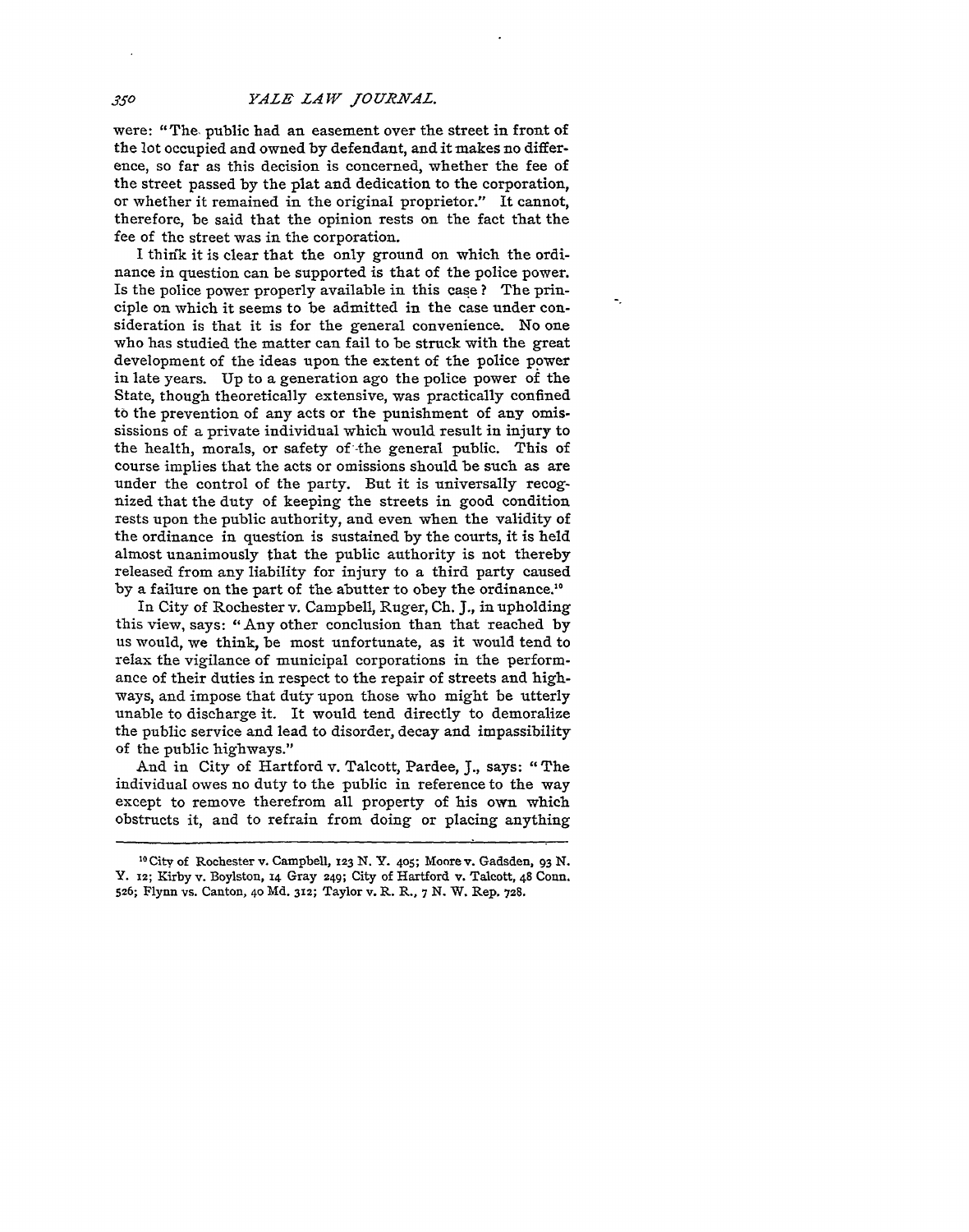thereon dangerous to the traveler. So far as defects in it result wholly from the operation of nature, the proprietor at whose front they exist is without responsibility for them. Therefore, where ice has accumulated upon the sidewalk to a dangerous extent, it is the duty of the municipality to remove or cover it within a reasonable time after its formation." The court then cites the charter authorizing the ordinance, and continues: "The utmost reach of it is only to authorize the enactment of an ordinance requiring each proprietor upon the way to assist the city in restoring the walk to a condition of safety, with a fixed and reasonable penalty for disobedience."

In Taylor v. Railroad, a Statute provided that the negligent abutter should **be** liable to the city for any damages recovered against it through his negligence. Judge Cooley, in deciding that an action would **not** lie against an abutter by the injured party for injuries resulting from failure to remove ice and snow from the sidewalk, comments upon this Statute as follows: "Exactly what force is to be given to the provision of the Statute that the lot owner shall be liable to the city for all damages which the city may be compelled to pay for his default, we need not consider in this suit."

Thus it will be seen that, while it is generally held that a municipal corporation may delegate to the abutter the duty of clearing ice and snow from the sidewalk, it cannot discharge itself from liability for any injury resulting from a failure to perform the delegated duty.

It seems difficult to avoid the conclusion that where the duty is so plainly and confessedly a public one, its imposition upon a certain class of citizens, however large, is the imposition of an unequal burden. The authors of "Municipal Police Ordinances" **"** refer to the matter in these words: "While it is clear that municipal corporations can prevent private individuals from obstructing travel on the streets by their own acts, it is somewhat doubtful whether they have power to compel adjoining owners to keep the sidewalks clear from snow so as to be passable." After referring to the Illinois decisions, they continue: "Though this view is in one sense correct, still considerations of public benefit should overbalance any slight inconvenience to the individual. **\* \*- \*** Adjoining owners are so situated as to be able to clear the walks in a short time, and though a slight inequality of burden may fall upon the citizens thereby, such regulations ought to be sustained as proper and reasonable police measures."

 $\overline{a}$ 

**<sup>11</sup>** Horr and Bemis, Mun. Pol. Ord., **p.** 228, Sec. **235.**